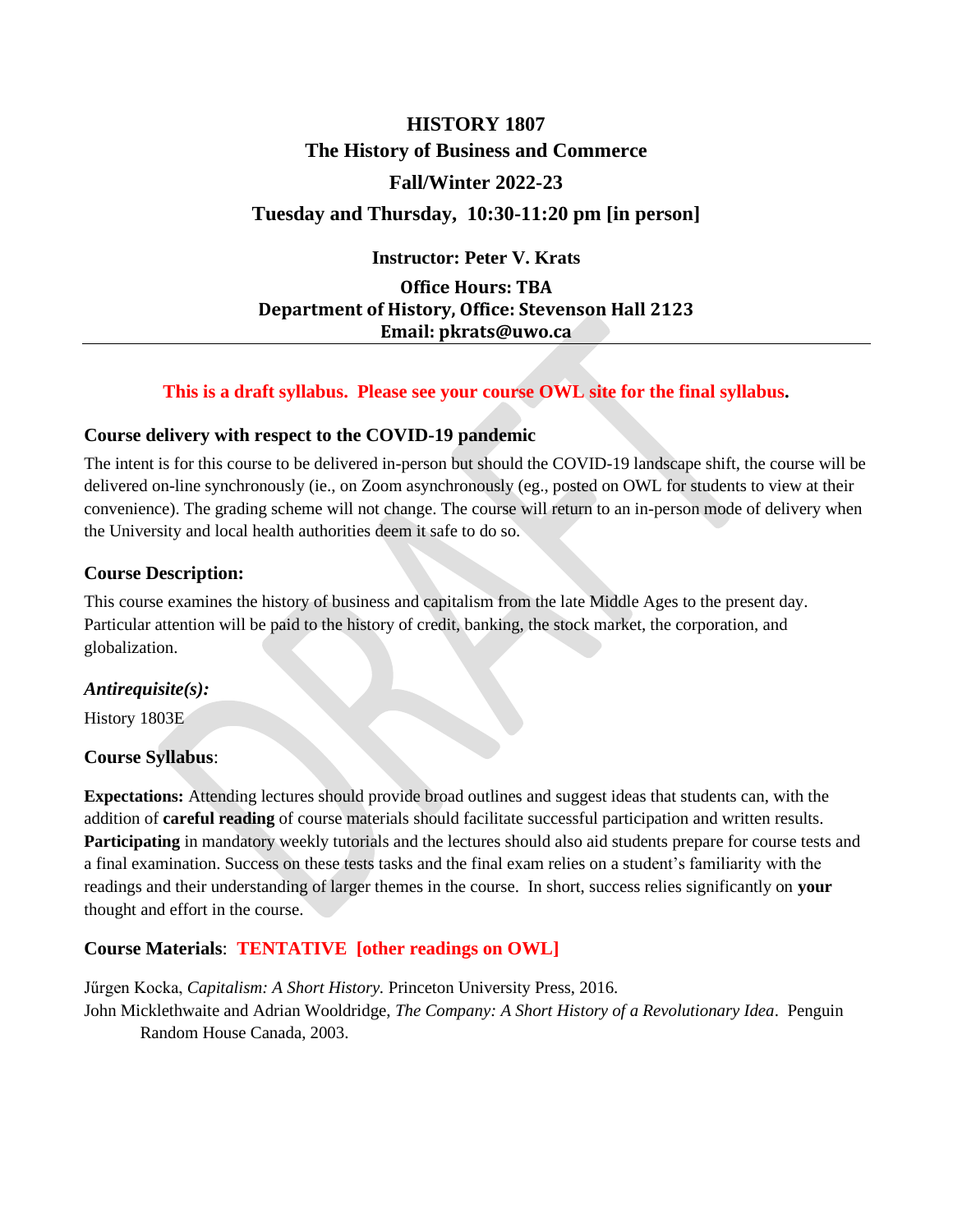## **Methods of Evaluation: TENTATIVE**

Course grading has been designed to offer a wide range of opportunities to show skills in written and oral communication, thought, synthesis of ideas and spontaneous collaboration with classmates. A final exam will seek overall awareness and understanding while hopefully not being overwhelming.

*Students must attend at least half of the seminar meetings in order to pass the course, regardless of grades received for other assignments.*

*Students must submit the Early Course Reaction paper and History Taught Me paper in order to pass the course.*

Early Course Reaction paper: 15 %. [October] Your main thoughts on material covered thus far. Two to three pages double- spaced; no need for any outside research. Proper English expected.

- Tutorial Reaction Papers: 5 % (2.5 % each) [1 each term] one page [double-spaced] reaction to ideas raised by reading[s] for that week – offer ideas not simply a summary. Proper English expected.
- Tutorial: 20 % based on **active** presence in Tutorial the quality of ideas and information is more significant than the quantity, but you need to be heard. Students will be assessed on the regularity of their attendance throughout the year, their knowledge of assigned readings, and their ability to **discuss t**hose reading within the broader themes of the course.
- OWL online tutorial "chat": 10 % -- casual "conversation" [postings] amongst members of your Tutorial on issues, questions, rebuttals and more emerging from other class work (lectures, tutorials). This is meant to be a relaxed discussion, but it is important to maintain standard of politeness. The chat can help with understanding issues while also offering a platform for easily-earned marks.
- "History Taught Me" paper 20 % -- [March] three to four double-spaced pages on the most significant idea that has occurred to you because of the lectures / tutorials to this point of the course. This paper will be due in the latter part of the course. No outside research required but proper English is expected.
- Final Exam (Apr.) 30% 3 hours; the exam will test students' awareness of events and concepts from the course – a good paper features both sound ideas and useful historical examples in support.

Extensions for late papers and allowance for missed tutorials will only be available for reasons deemed suitable under the regulations established by the University. See the information at the end of this document. If in doubt during the term, be sure to consult with your Tutorial leader and/or the Professor as soon as possible. Longer absences or other academic issues will require that documentation be submitted by the student directly to the appropriate Faculty Dean`s office and not to the instructor. It will be the Dean`s office that will determine if accommodation is warranted.

## **Course Schedule: TENTATIVE LECTURES**

INTRODUCTION // Modern Definitions & Ideas

#### PRECURSORS TO CAPITALISM

Rise of Economic Systems and Pre-Capitalist Economies – Historical Contexts and Debates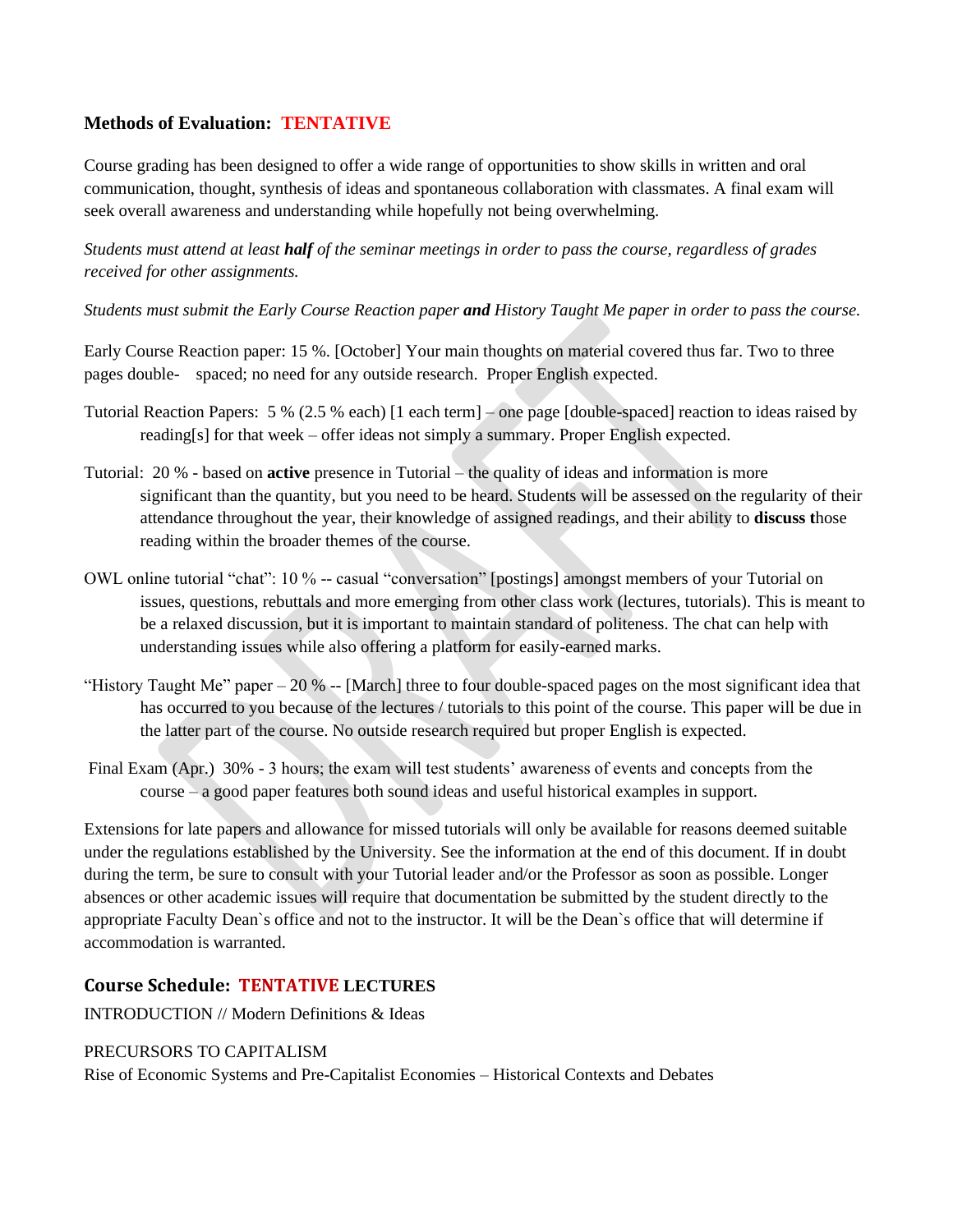THE ORIGINS OF CAPITALISM Mercantilist Globalization at Work Eurocentric Views Mercantilist Globalization: The View from Beyond Europe

#### INDUSTRIAL REVOLUTION

The Concept of Divergence Divergence from the "Other" Side: Industrialization Missing? Or Different? Unfree Labour & the Spread of Capitalism. Indigenous Genocide, Slavery, and Other Forced Labour

TOWARD "UNFETTERED INDUSTRIAL CAPITALISM ?: THE LONG 19th Century

The Modern Corporation / Capitalist Institutions Reshaping Production – New Technologies and Concepts Laissez-faire? -- Examining the Role of Government  $\&$  the Regulation of Business Workers Challenge the New Models

MODERN TIMES: The World of Keynesianism Crises: War, Booms & Busts & Great Depression Business-Government Symbiosis – Capitalism in Action Consumerism and Affluence – A Better Globalization?

[POST??]-MODERN GLOBAL CAPITALISM? Japan, South Korea, Taiwan & more China and India: Re-emergent Giants Globalization for Struggling Economies?

OIL SHOCKS: STAGFLATION, RE-IMAGINED CAPITALISM AND FINANCIAL CRISES De-Industrialization / New forms / Deregulation – The Collapse of the Postwar System Neoliberalist Monetarism Takes Hold // Neo-liberalism and its Paradoxes of Deregulation Globalization, Work and Workers' Lives

WHERE ARE WE // WHERE ARE WE HEADED ? The Economic Meltdown 2008 -- Financial Crisis & Inequality The Future of Global Capitalism in the Age of Covid ?

CLOSING SHOP Conclusions / Exam Considerations

## **Use of Electronic Devices:**

No electronic devices will be permissible for use for the Final examination. Use in lectures at the discretion of the professor – objectionable or distracting use forbidden.

#### **Additional Statements:**

Please review the Department of History Course Must-Knows document, [https://www.history.uwo.ca/undergraduate/Docs/Department%20of%20History%20Course%20Must-Knows.pdf,](https://www.history.uwo.ca/undergraduate/Docs/Department%20of%20History%20Course%20Must-Knows.pdf) for additional information regarding: